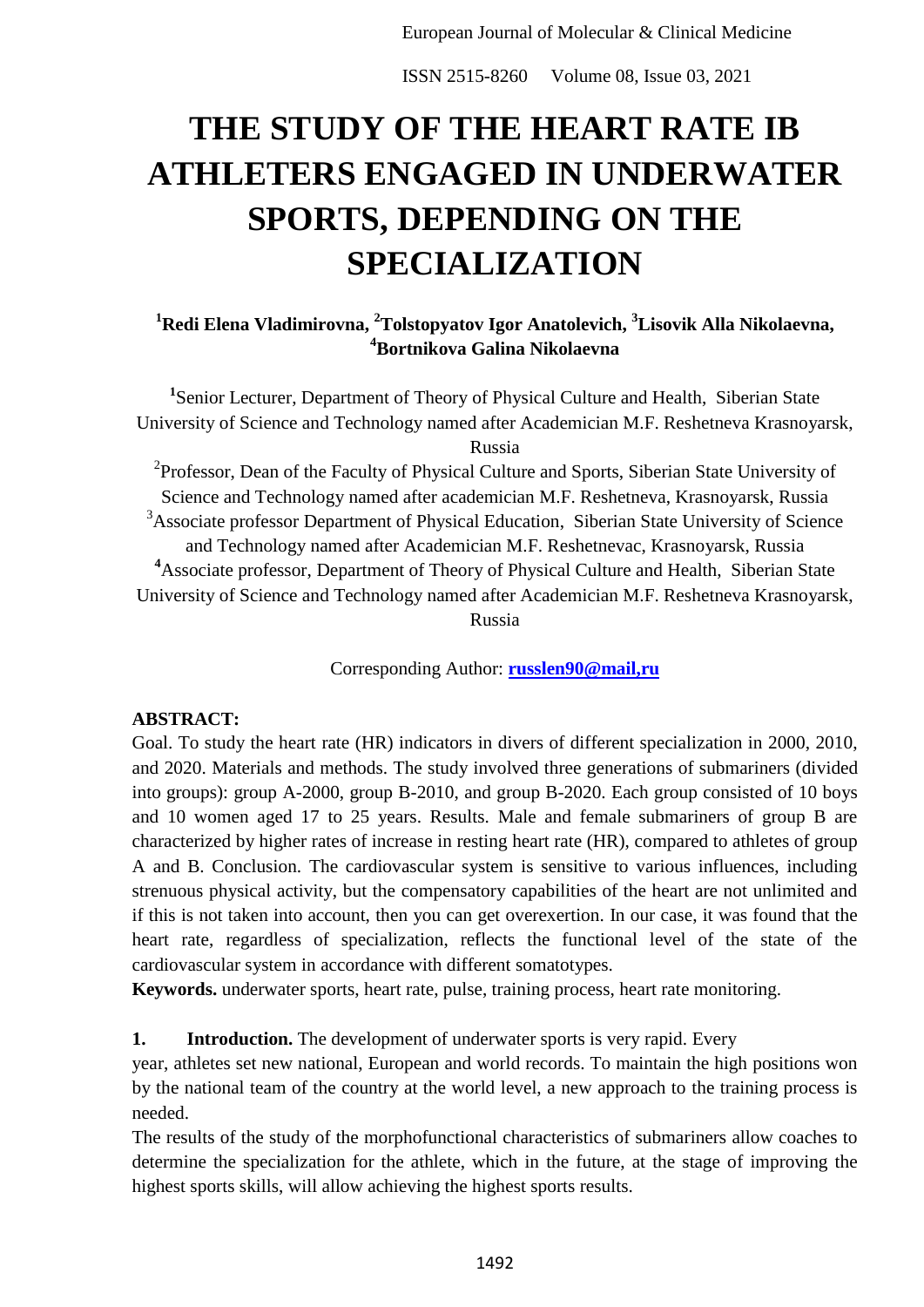European Journal of Molecular & Clinical Medicine

ISSN 2515-8260 Volume 08, Issue 03, 2021

Sports training helps to increase the functional capabilities of the body, and they largely ensure the achievement of high sports results. With a competent construction of the training process, taking into account individual anthropometric indicators, the reserve capabilities of the body increase, increasing its biological stability and reliability of the system.

**Goal.** To study the indicators of heart rate (HR) in submariners of different specialization in 2000, 2010, 2020.

**2. Materials and methods.** The study involved three generations of submariners (divided into groups): group A-2000, group B-2010, and group B-2020. Each group consisted of 10 boys and 10 women aged 17 to 25 years. Athletes were divided into sprinters, stayers, and submariners.

With a wide variety of methods for studying cardiac activity, palpation is characterized by speed and simplicity, since no long-term special preparation is required before the procedure. The palpatory method allows you to estimate the heart rate by the pulse rate, when probing the radial artery in the wrist area. The subject felt the area of the radial artery on his arm with three fingers, when he felt a pulse, he began to count the number of beats for 60 seconds. The measurements were taken in the morning.

**3. Results.** An important indicator in scuba diving, in addition to the functional state of the respiratory apparatus, is the indicators of the cardiovascular system, which depend both on the biological characteristics of the body and on the distances at which the athlete specializes. Regardless of the specialization, a significant load in scuba diving falls on the circulatory system. Since the heart rate reacts to emotional and physical stress, to the internal and external environment of the body, we studied the heart rate and blood pressure at rest. The resting heart rate (among men) is shown in Figure 1.



Figure 1. Resting heart rate indicators for male submariners

The highest rate of heart rate in men was observed in group  $B - 62$  beats / min, in group A and B-61 beats/min, which has no statistically significant differences. The resting heart rate in women is shown in Figure 2.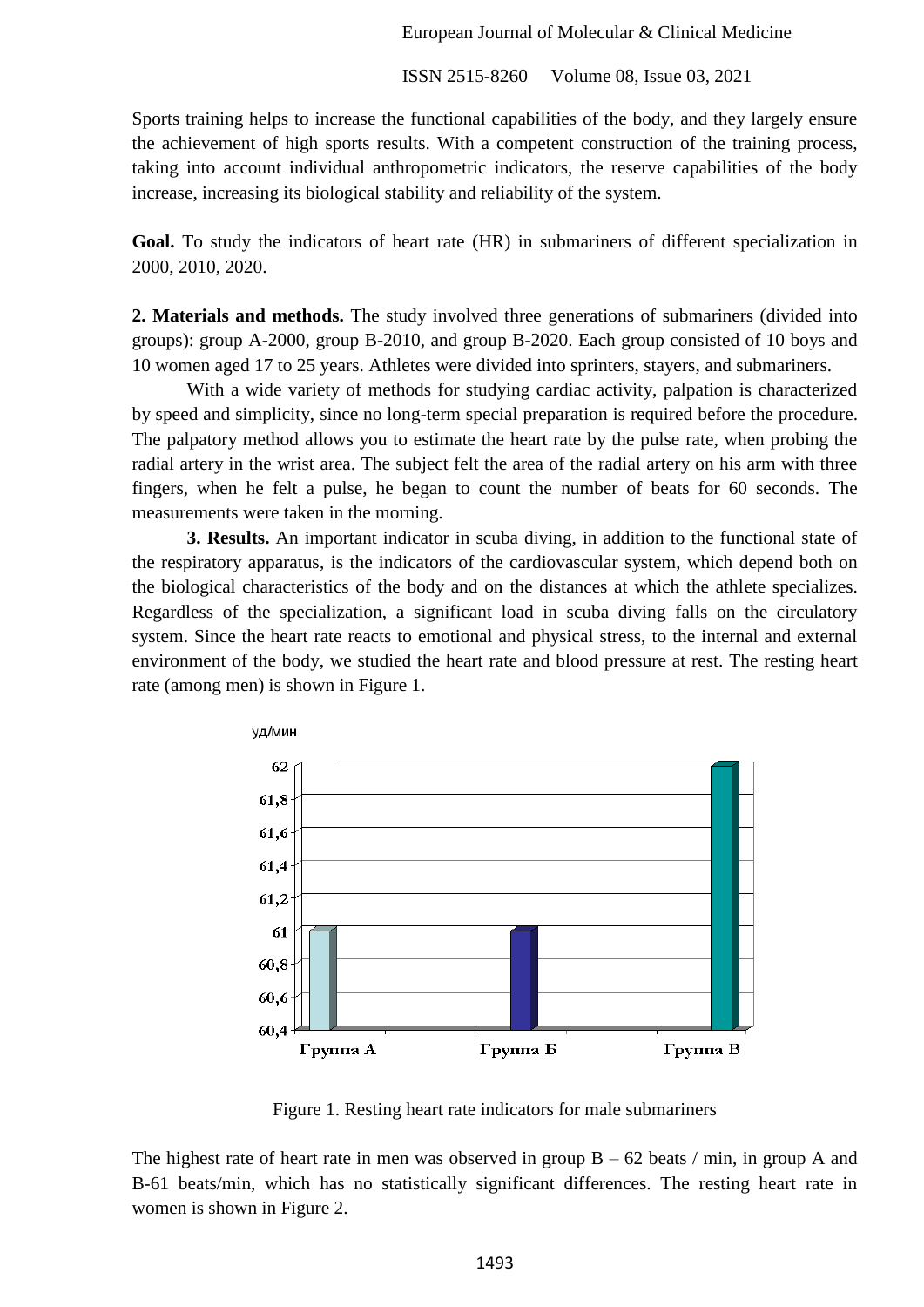

Figure 2. Resting heart rate indicators of submariners (women)

 The highest rate of heart rate in women, depending on the time period, in group A was 61 beats / min, in group B-62 beats/min, in group  $B - 64$  beats / min. It is possible to note a slight increase in heart rate at rest, which can be regarded as a positive effect on the cardiovascular system.

The heart rate is a sensitive marker of the state of vegetative homeostasis of the body, one of the first to respond to its changes during adaptation. Slowing of the heart rate at rest is associated with an increase in parasympathetic influences on the function of heart automatism. Some authors note a positive relationship between the volume of the heart and the power of contractions and an inverse relationship with the heart rate (the larger the heart, the more powerful the contractions, the lower the pulse). According to a number of authors who study the influence of the orientation of the training process on cardiac performance, it is noted that the highest values of heart rate in athletes who develop the quality of endurance. Our data are consistent with the data of S. K. Andreeva, who notes that in highly qualified submariners, the heart rate in men is 62 beats / min (intra-group spread of 48-80 beats/min), in women 65 beats/min (intra – group spread was 62-83 beats / min). It follows that underwater sports have a positive effect on the cardiovascular system.

Next, we decided to consider the participation of indicators of the cardiovascular system in the adaptation of the body to physical exertion, depending on the specialization. The resting heart rate indicators for male scuba divers specializing in sprint distances are shown in Figure 3. For stayers, in Figure 4, and for scuba divers, in Figure 5.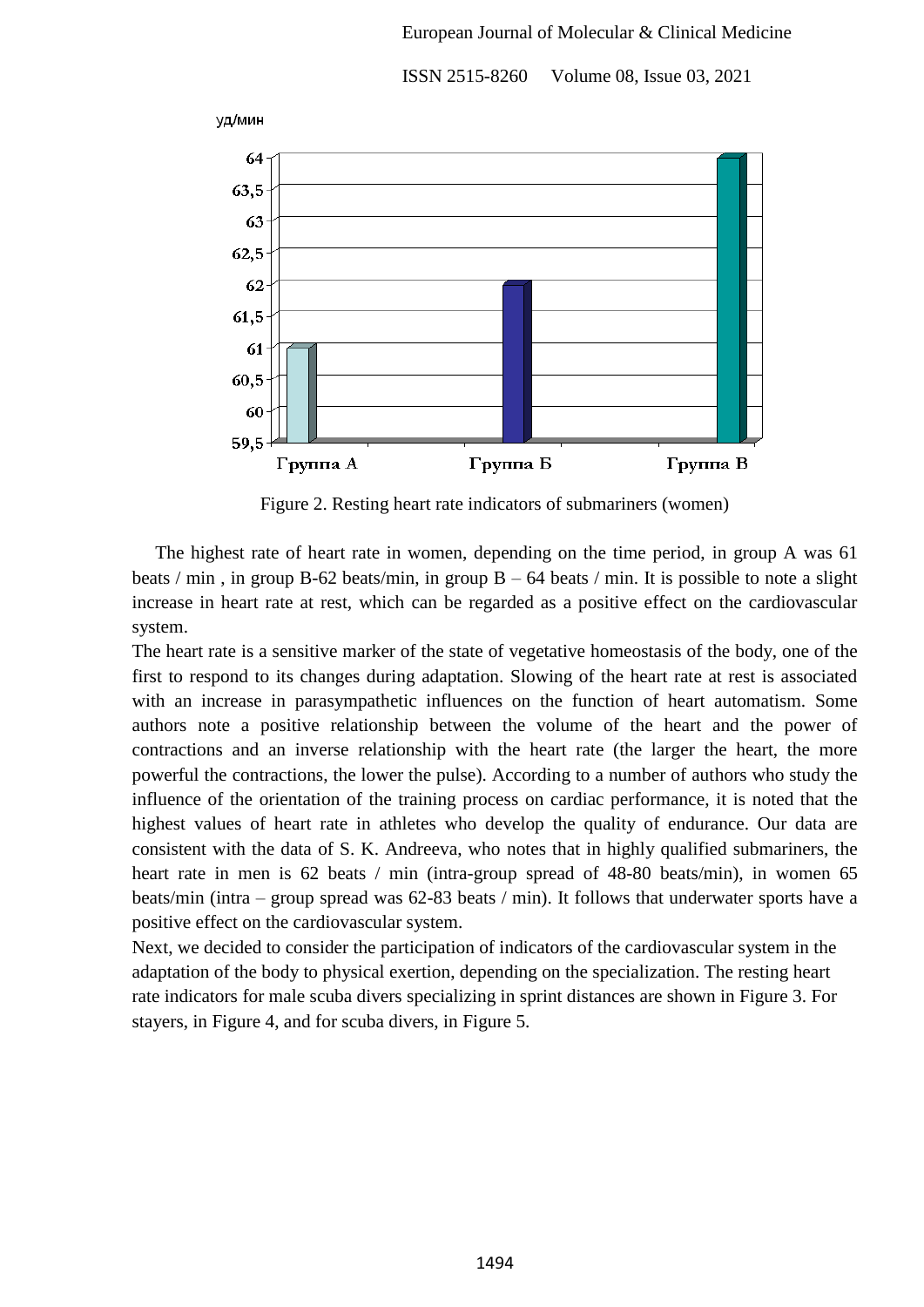#### European Journal of Molecular & Clinical Medicine

уд/мин  $62$ 60 58 56 54  $52$ 50  $48$ Группа Б Группа В Группа А

ISSN 2515-8260 Volume 08, Issue 03, 2021





Figure 4. Resting heart rate indicators for Stayer submariners (men)



Figure 5. Indicators of resting heart rate in submariners (men)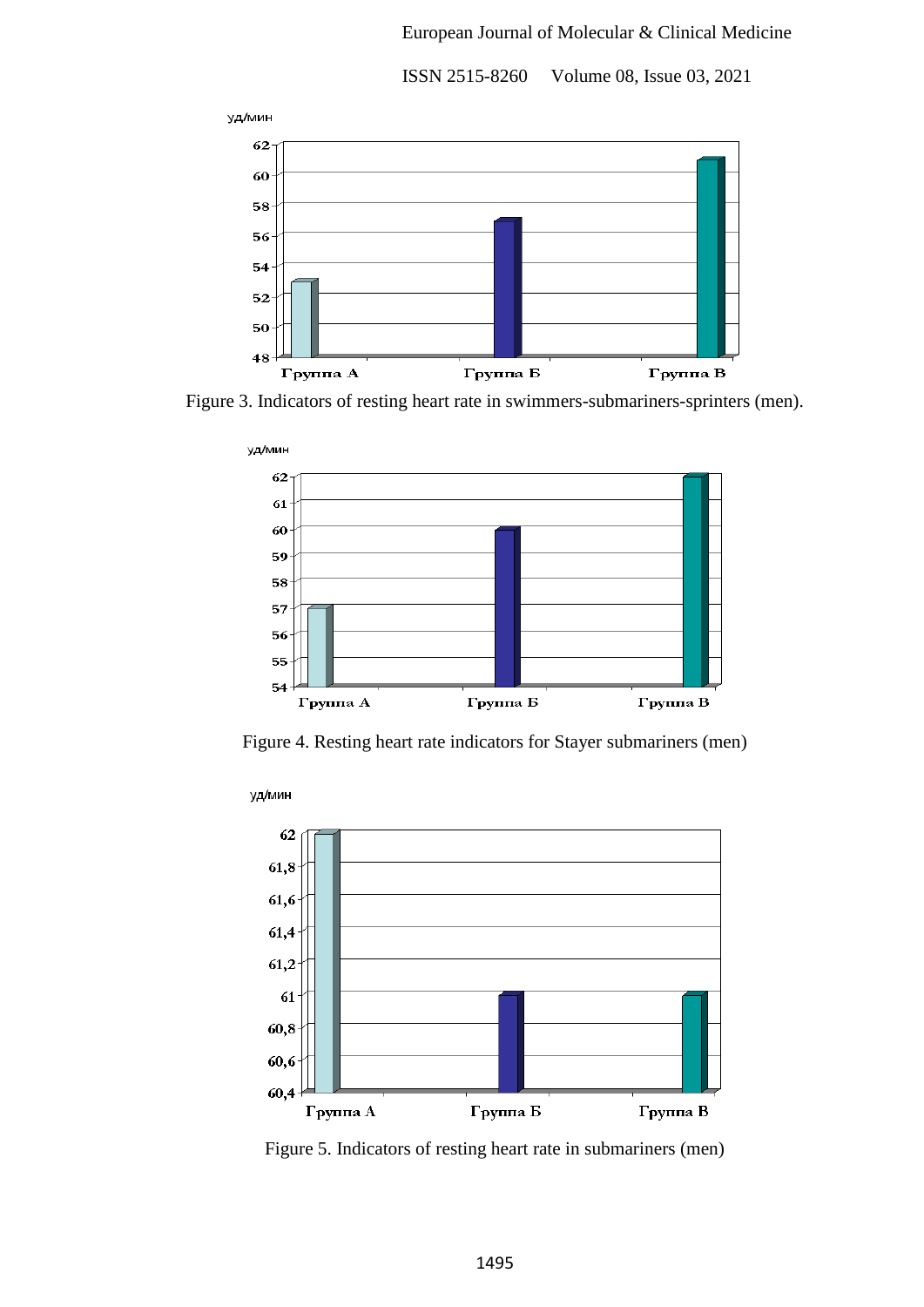The heart rate in the group of sprinters ranges from 59 to 62 beats / min., in group B from 56 to 57 beats / min., in group A from 52 to 54 beats / min.

The heart rate among stayers in group B ranges from 60 to 63 beats / min., in group B from 59 to 60 beats / min., in group A from 54 to 60 beats / min.

The heart rate among submariners in group B ranges from 61 to 62 beats / min., in group B from 59 to 61 beats / min. , in group A from 61 to 64 beats/min.

The cardiovascular system reacts sensitively to various influences, including strenuous physical activity, but the compensatory capabilities of the heart are not unlimited and if this is not taken into account, then you can get overexertion. In our case, it was found that the heart rate, regardless of specialization, reflects the functional level of the state of the cardiovascular system in accordance with different somatotypes.

 The resting heart rate indicators for female scuba divers specializing in sprint distances are shown in Figure 6, for stayers in Figure 7, and for scuba divers in Figure 8.



уд/мин

Figure 6. Indicators of resting heart rate in submariners and sprinters (women). уд/мин



Figure 7. Resting heart rate indicators for Stayer submariners (women)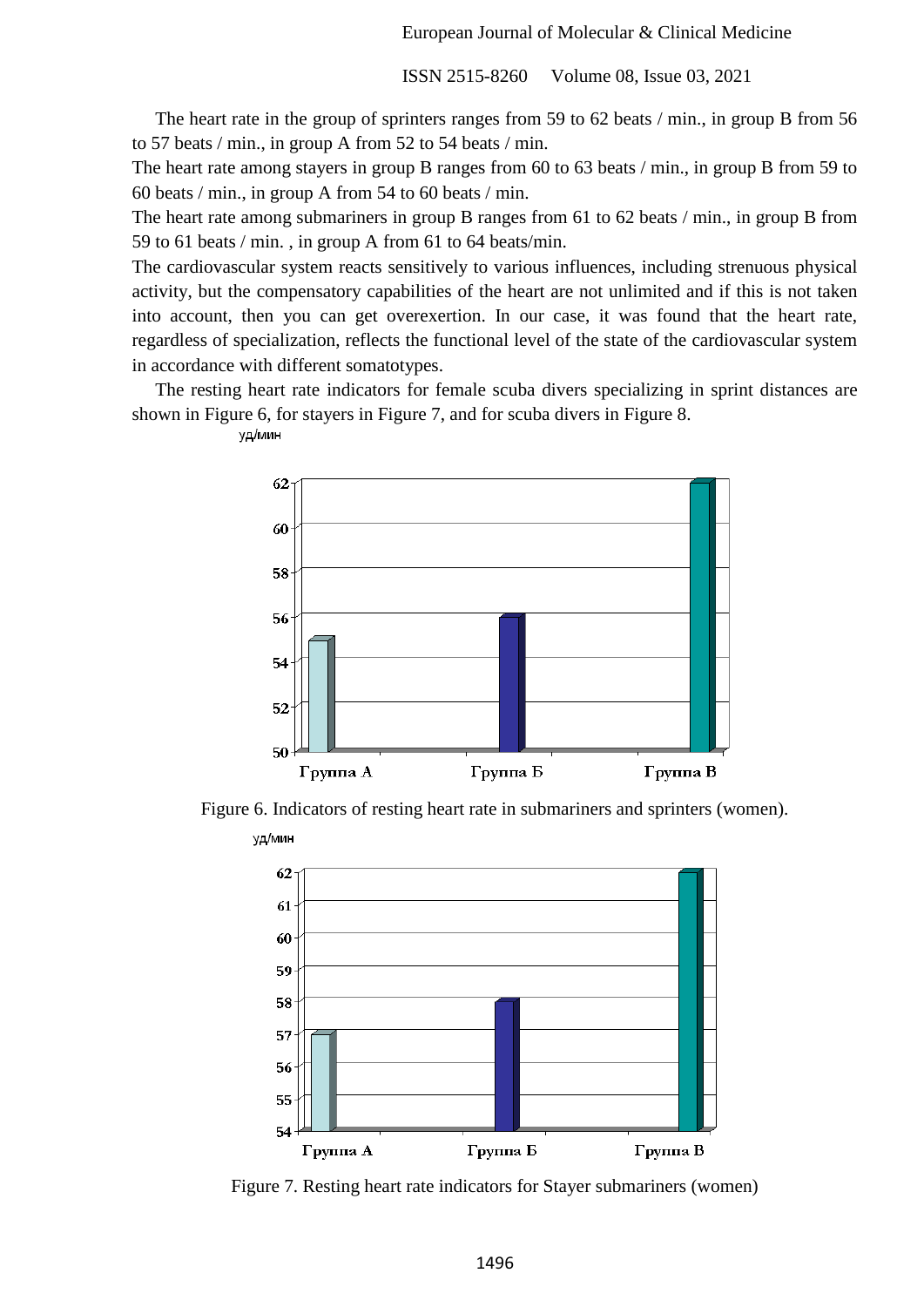#### European Journal of Molecular & Clinical Medicine

ISSN 2515-8260 Volume 08, Issue 03, 2021



Figure 8. Indicators of resting heart rate in submariners (women)

The heart rate of sprinters in group B ranges from 62 to 63 beats / min., in group B from 55 to 57 beats / min., in group A from 54 to 56 beats / min.

Heart rate indicators in stayers range in group B from 62 to 63 beats / min., in group B from 57 to 59 beats / min., in group A from 55 to 60 beats/min.

Heart rate indicators for submariners in group B range from 60 to 64 beats / min., in group B from 59 to 61 beats / min. , in group A from 61 to 64 beats/min.

**4. Conclusion.** The cardiovascular system reacts sensitively to various influences, including strenuous physical activity, but the compensatory capabilities of the heart are not unlimited and if this is not taken into account, then you can get overexertion. In our case, it was found that the heart rate, regardless of specialization, reflects the functional level of the state of the cardiovascular system in accordance with different somatotypes.

For women who specialize in sprinting and scuba diving moderate bradycardia is noted, which indicates good adaptive functions to physical exertion, which is affected by the body position of the submariner swimmer. It is known that when lying down, the heart rate can decrease by 10 beats.

Male and female submariners of group B are characterized by higher rates of increase in resting heart rate (HR), compared to athletes of group A and B.

#### **5. Reference**

1. Analysis of the regularity of the increase in world records in underwater sports (swimming in fins). Moskovchenko O. N., Tolstopyatov I. A., Redi E. V., Ivanitsky V. V., Zakharova L. V. / / Theory and practice of physical culture. - 2019. - No. 969. - p. 70-73.

2. Zhukova E. S. Improvement of competitive activity in high-speed swimming in fins for athletes aged 13-14 years / E. S. Zhukova, V. E. Aslayeva // Questions of functional training in sports of the highest achievements. - 2017. - No. 1. - p. 35-40.